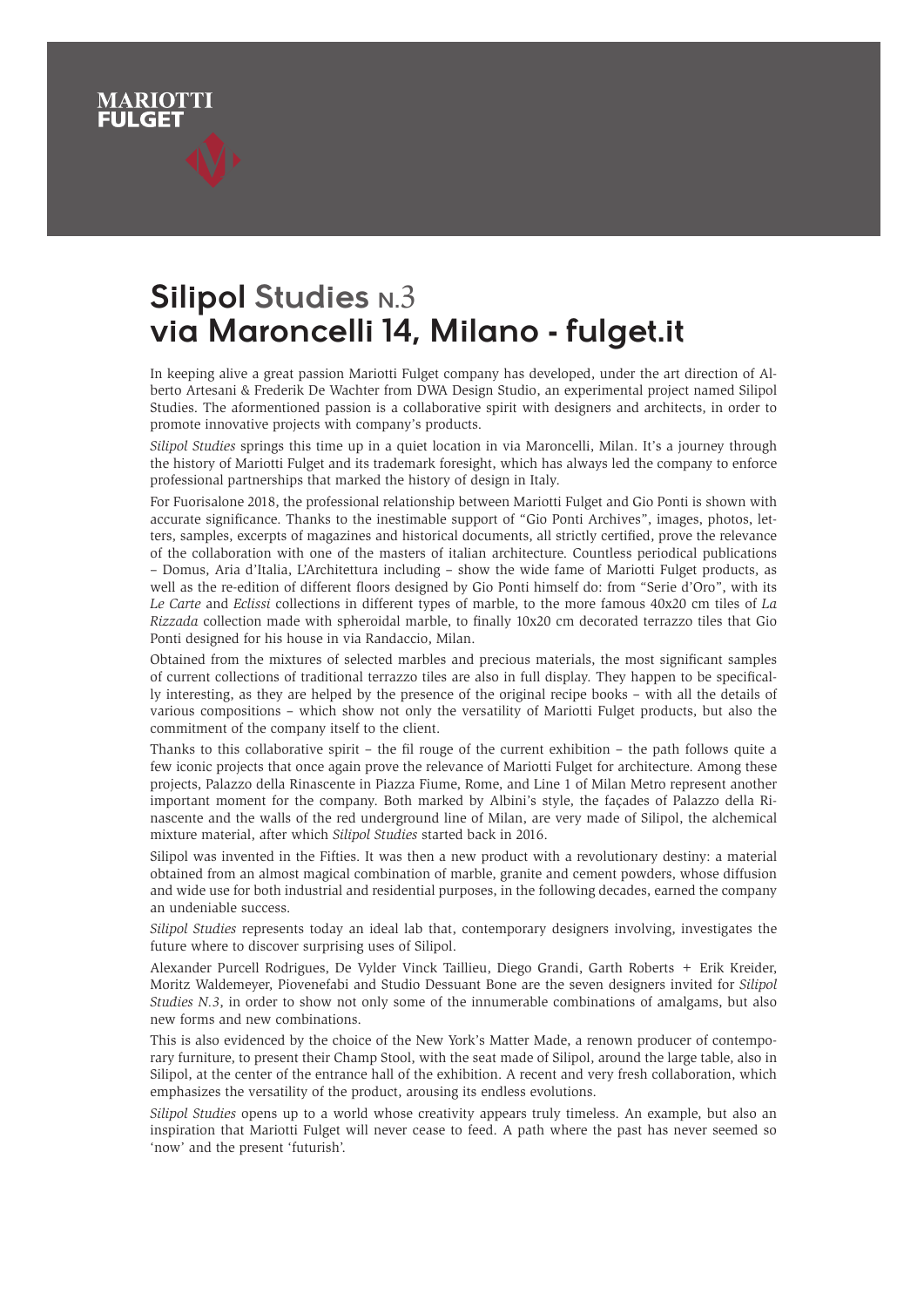# **Silipol Studies N.3 7 designer e Silipol**

MARIOTT

## **Alexander Purcell Rodrigues – Cabachon Vases**

Alexander Purcell Rodrigues Design is an award winning interdisciplinary design studio based in London and Los Angeles focused on delivering elegant design solutions through a combination of detailed researches. The studio distinguishes itself through its use of innovative methods juxtaposing state-ofthe-art technologies and traditional production techniques to create unique design solutions. The studio also looks to define a new aesthetic language for the luxury sector.

## **De Vylder Vinck Taillieu – Kamer Milan**

Jan De Vylder, Inge Vinck and Jo Taillieu from aDVVT Studio treat every project separately and start each time from a blank mental slate. aDVVT doesn't strive for a signature architectural style in its work, which is very subtle, never dramatically present and doesn't aim to make overt statements. It's an architecture that starts from the needs of the client, the programme and the ensuing practical constraints. The materiality of the given is their only guide, and a fresh aesthetic approach emerges out of every new context. aDVVT exhibited works at the Venice Architecture Biennale in 2010, 2012 and represented Belgium in 2016. aDVVT was nominated for the Mies Van Der Rohe Award in 2013 and 2015 and has won several Belgian Architecture Awards.

#### **Studio Dessuant Bone – The Ithomi stool**

Dessuant Bone is a multi-disciplinary design consultancy based in Paris, with our specialities in direction, design, product and interiors. Our research based creative solutions evolve from ideas and stories. We pride ourselves on creating an engaging and clear handwriting that can traverse across a diverse range of clients and industries, including fashion, lifestyle, creative & product, from concept to creation. Founders Philip and Marie met whilst residents at Fabrica, the Benetton Group Communication Research Centre, Italy in 2011. Coming from different design disciplines, but sharing the same aesthetic, understanding and approach to design we opened Studio Dessuant Bone, Paris in 2014.

## **Diego Grandi – Twins**

Diego Grandi lives and works in Milan, where in 2002 establishes the DGO\_Diego Grandi Office, a planning firm dealing with product, interior and design consultancy. Besides his regular practice, he is a teacher and lecturer in many univerisities and design schools. His projects have been selected for events, international exhibitions and awards, such as the Good Design Award of the Chicago Athenaeum, the Design Plus Award and the ADI Design Index. In 2016 the projects Closer, mobile shower system, and Type 32, ceramic decorative alphabet, receive an Honourable Mention at XXIV Compasso d'Oro Award.

#### **Garth Roberts + Erik Kreider – Blotches Collection**

Garth Roberts founded his studio in 2010 after a series of pop-up studio projects in collaboration with universities in Milan, Berlin, and New York.

Before his atelier, he gained experience as part of prestigious design teams in both North America and Europe. Since summer 2009, he has been based in Berlin, Germany but continues working relations between Milan, Berlin, and New York. His works have been honored by numerous awards including a Wallpaper\* design award in 2018 for the CC-Tapis 'After Party'.

## **Moritz Waldemeyer – trentadueStelle**

Moritz Waldemeyer is an internationally renowned designer based in London. His work occupies a diverse range of creative spaces, from art and product design to fashion and entertainment. Following his early collaborative work for the likes of Hussein Chalayan and Zaha Hadid, Moritz soon established himself as an independent designer. Moritz founded his own Studio in 2004 on a philosophy of playful experimentation by forging links between technology, art, fashion and design. Among others he worked with Philip Tracy, Hussein Chalayan , U2, Rihanna e Jamiroquai.

Moritz acts as head designer in everything the studio undertakes, crafting his signature aesthetic into each piece.

## **Piovenefabi – Comodo**

Piovenefabi is an office based in Milan, founded in 2012 by Ambra Fabi e Giovanni Piovene, which works in national and international context in the fields of architecture, urban research and design. The office will co-curate the next Lisbon Architecture Trienniale in 2019, together with Eric Lapierre, Sebastien Marot, Mariabruna Fabrizi and Fosco Lucarelli.